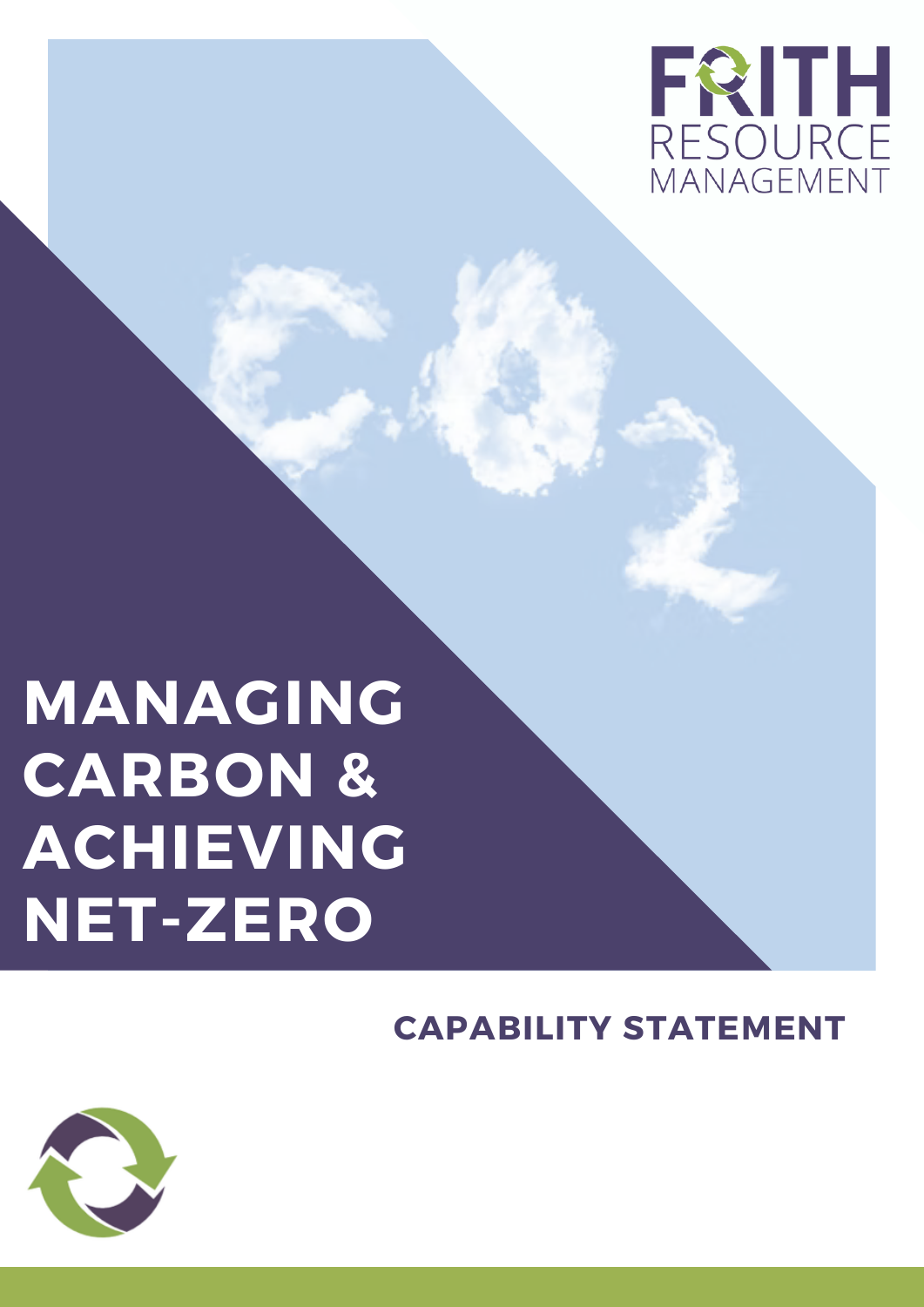# **ABOUT US**



Frith Resource Management (FRM) was incorporated in 2008 and specialises in waste and resource management consultancy. We provide services to the public and private sector, in the UK and internationally. We give advice, modelling support and expertise through our team of Chartered Engineers, Environmentalists, Logisticians and Waste Managers who support or lead on waste and environmental services and infrastructure projects.



Environmental & Quality Management

We are ISO9001 and ISO14001 certified and ensure that all works are delivered to a high standard.



Contact us on 01746 [552423](tel:01746%20552423) or email: info@frithrm.com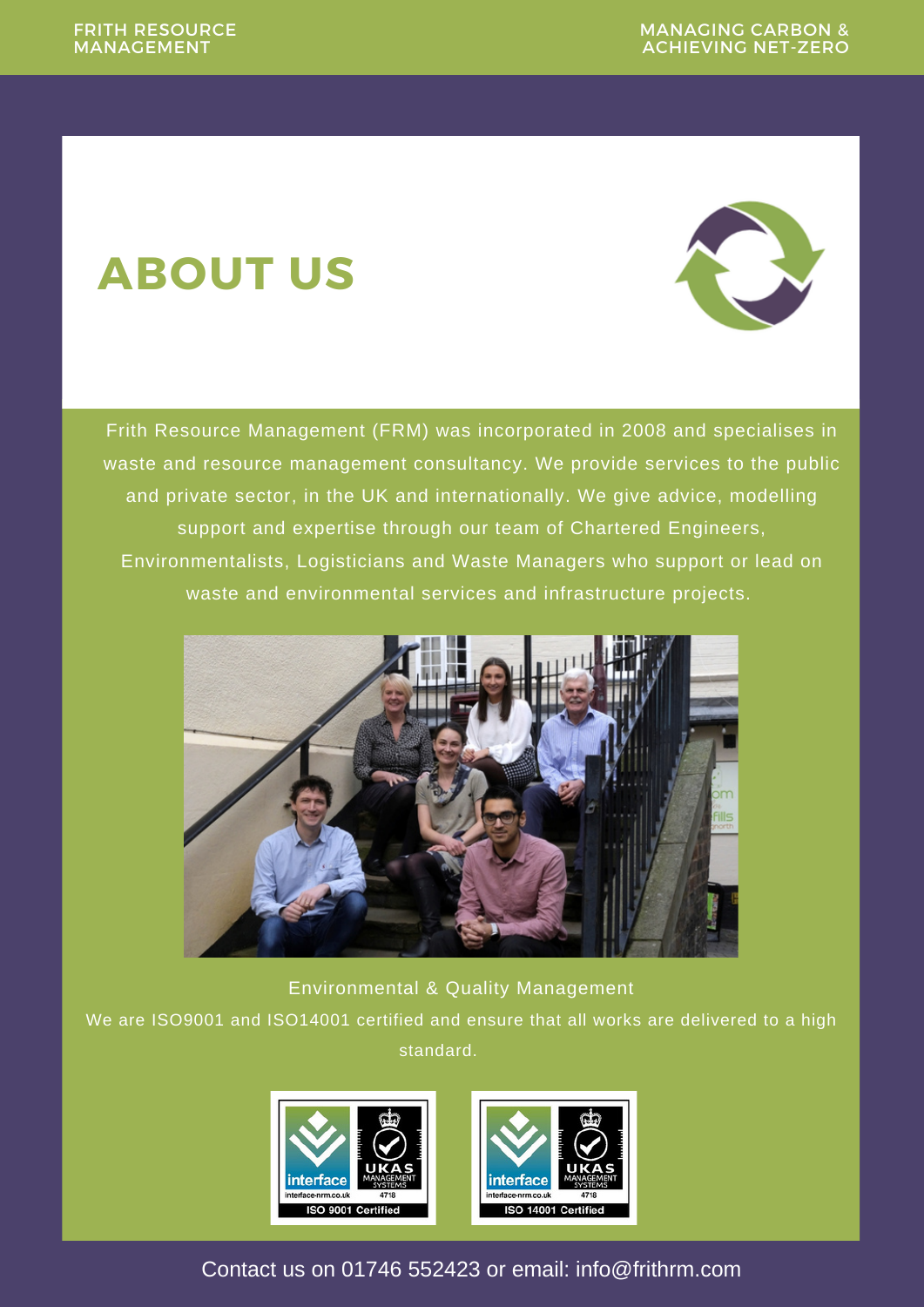### **MANAGING CARBON & ACHIEVING NET-ZERO**

FRM are frequently called upon by Councils to help them assess and explore options for minimising the carbon impacts of their services. Our expertise in this area comprises the use of standardised and state of the art tools to quantify the carbon emissions from a variety of activities. For instance, the carbon emissions associated with collection of municipal waste from the kerbside to treatment and/or disposal. This capability is further strengthened by our offering of Scope 1, 2 and 3 (e.g. transportation-related) carbon emissions assessment. For the former, we use standardised and specialist tools such as Kerbside Analysis Tool (KAT) for collection modelling, which then links into Waste and Resources Assessment Tool for the Environment (WRATE) to provide a detailed, bespoke and accurate accounting of the carbon emissions involved in the process. For the latter, we utilise key information regarding various activities that fall under Scopes 1, 2 and 3 and incorporate suitable and appropriate (e.g. Government) carbon emission factors to calculate associated emissions.

*"Frith RM combined their excellent technical knowledge and thoroughly professional approach with a friendly down to earth manner. First draft documents were very high quality, responses to queries were swift and the final product was comprehensive yet easy to understand. That is quite an achievement for such a specialist area of work".*

**Norfolk County Council – Carbon Assessment for Residual Waste Procurement**

Contact us on 01746 [552423](tel:01746%20552423) or email: info@frithrm.com